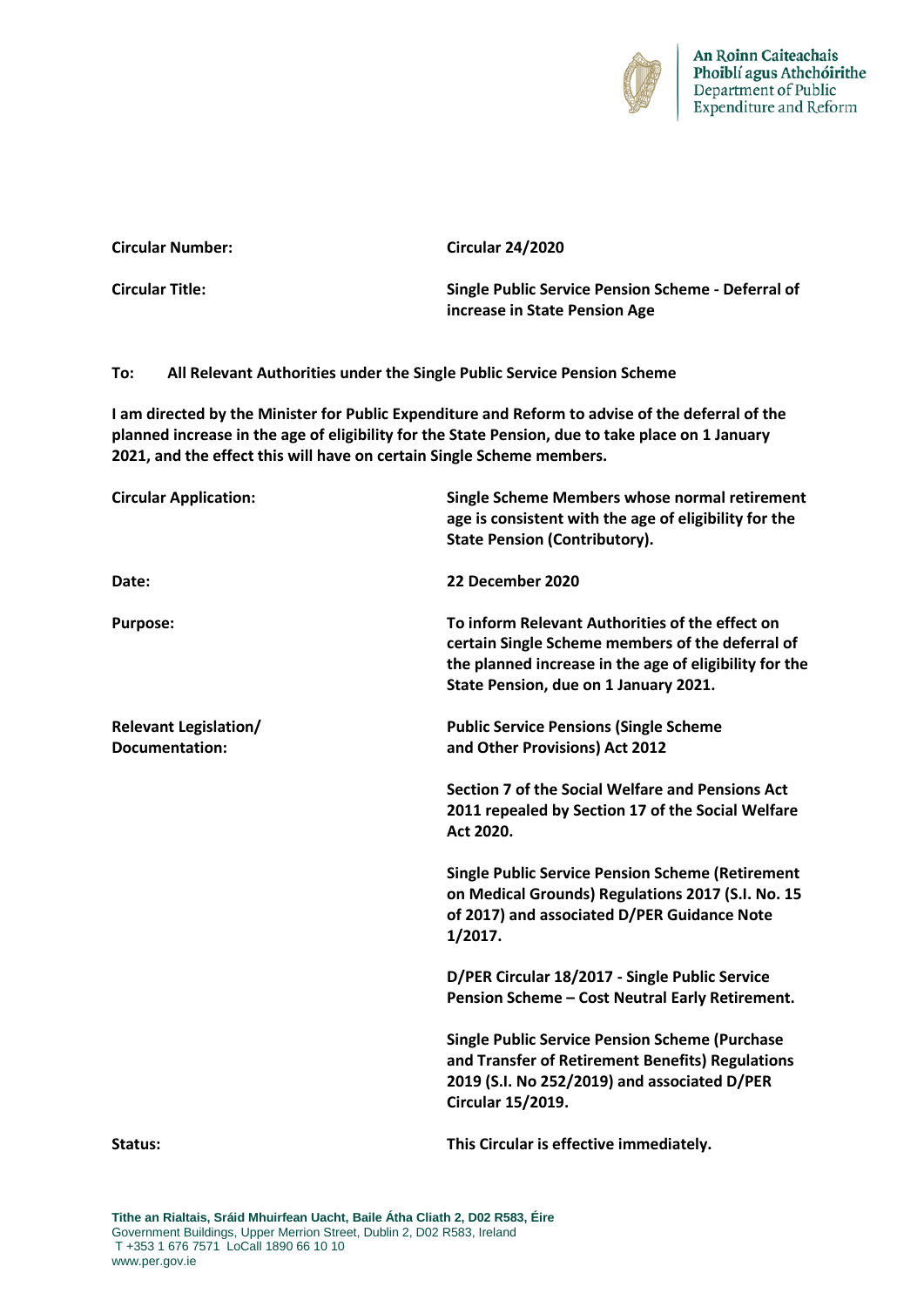# **Circular 24/2020: Single Public Service Pension Scheme - Deferral of increase in State Pension Age**

# 1. Introduction

Under the Single Scheme, the terms "normal pension age" and "normal retirement age" together mean the earliest age at which a member can retire and receive his/her pension without actuarial reduction (hereafter referred to in this Circular as a Scheme member's NRA). For the vast majority of Single Scheme members, NRA is defined in Section 13 of the Public Service Pensions (Single Scheme and Other Provisions) Act 2012, as being age 66 or the age of eligibility for the State Pension (Contributory), hereafter referred to in this Circular as the SPC. Section 7 of the Social Welfare and Pensions Act 2011 amended the Social Welfare Consolidation Act 2005 to provide that the age of eligibility for the SPC would increase to age 67 on 1/1/21 and to age 68 on 1/1/28. A Commission on Pensions has recently been established to examine sustainability and eligibility issues in respect of State Pension arrangements and is due to submit a report with recommendations to the Minister by 30 June 2021, for consideration by Government. The Government has decided to defer the increase in the age of eligibility for the SPC due on 1/1/21, pending consideration of the recommendations in that Report. Section 7 of the Social Welfare and Pensions Act 2011 has now been repealed by Section 17 of the Social Welfare Act 2020 so that the provisions for the increase in the age of eligibility for the SPC in 2021 and 2028 are no longer in place.

# 2. Purpose of Circular

Because the NRA of the majority of Single Scheme members is consistent with the age of eligibility for the SPC, the deferral of the increase due on 1 January 2021 will bring about changes for those Single Scheme members. These changes will not affect Scheme members whose NRA is not aligned with the age of eligibility for the SPC. The purpose of this Circular is to explain the changes as they apply to affected members:

- The age at which affected Scheme members can retire and receive pension benefits;
- Calculation of enhancement in the case of Retirement on Medical Grounds by affected members (D/PER Circular No 15/2017);
- Reduction of retirement benefits in context of Cost Neutral Early Retirement for affected members (D/PER Circular No 18/2017);
- Arrangements for Purchase/Transfer of referable amounts by affected members (D/PER Circular 15/2019).

The changes outlined in this Circular will apply with immediate effect and until further notice.

# 3. Age at which an affected Scheme member can retire and receive pension benefits

For Single Scheme members whose NRA is consistent with the age of eligibility for the SPC, previous Single Scheme documentation provided that Scheme members born between 1 January 1955 and 31 December 1960 had a NRA of 67 and that Scheme members born on or after 1 January 1961 had an NRA of 68. This was in accordance with the increases in the age of eligibility for the SPC planned and legislated for at the time. Now that the legislative provision to provide for these increases has been repealed, all Single Scheme members whose NRA is linked to the age of eligibility for the SPC have an NRA of 66. This means that any such Scheme member who reaches the age of 66 can retire and receive his/her pension benefits, without actuarial reduction. This arrangement applies with immediate effect and until further notice.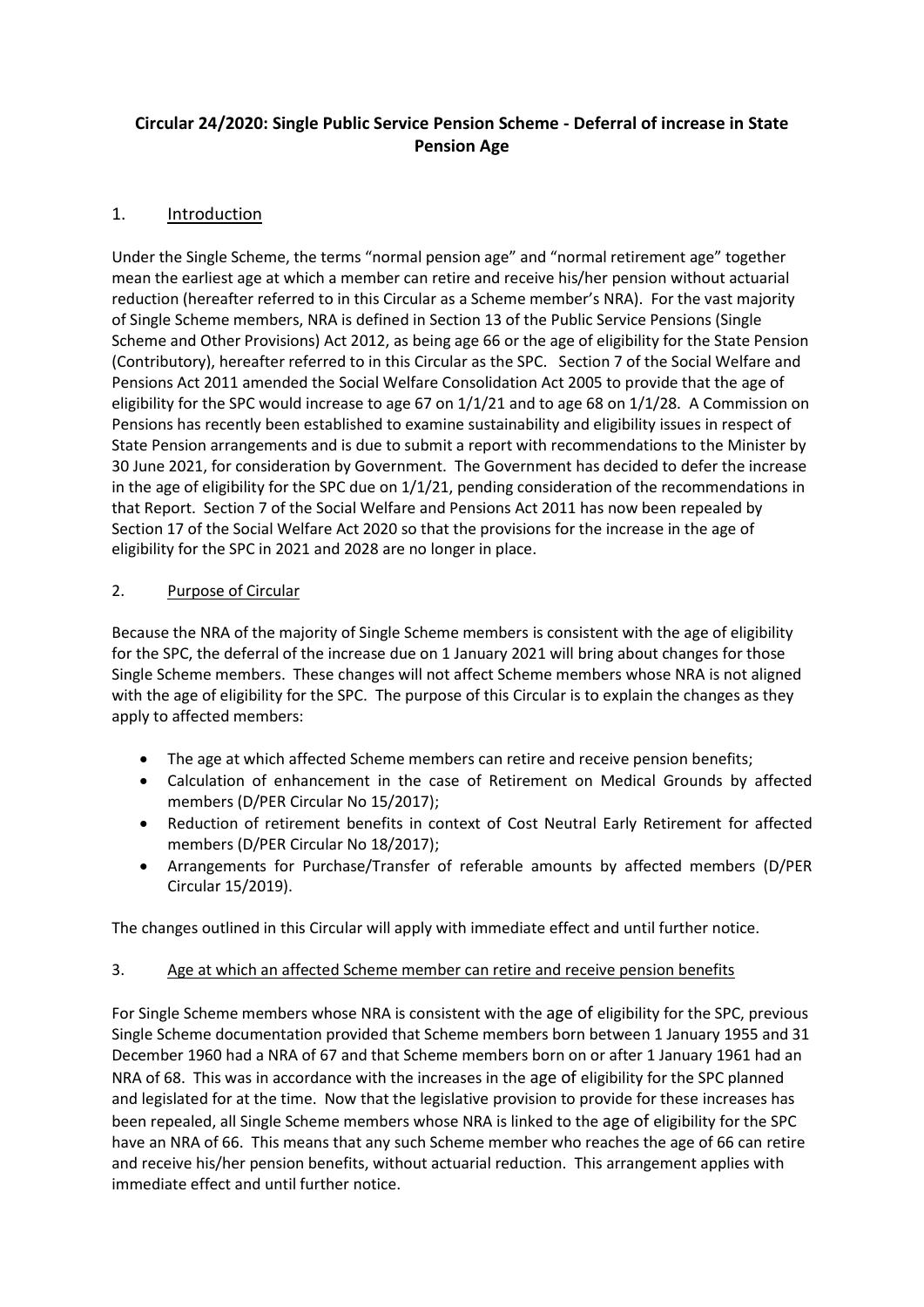# 4. Calculation of enhancement in the case of Retirement on Medical Grounds for affected Scheme members (D/PER Guidance Note 1/2017)

# 4.1 Current arrangements under D/PER Guidance Note 1/2017

D/PER Guidance Note 1/2017, inter alia, provides details of how to calculate the enhancement to a pension/lump sum in the event that a vested Scheme member is availing of retirement on medical grounds. The calculation of an enhancement is sometimes also relevant when determining a survivor's/child's pension in the case of a vested Scheme member who dies in service (Paras 9 and 11 of Circular 11/2017). In calculating the enhancement, the period of time from the date of retirement to the particular Scheme member's NRA is used. Paragraph 3.3 of the Guidance Note makes reference to the planned increases in the NRA to 67 and 68 for those Scheme members whose NRA is consistent with the age of eligibility for the SPC, as legislated for at the time the Circular was issued.

# 4.2 Changes required on foot of this Circular

With immediate effect and until further notice, the only NRA that should be used when calculating an enhancement to pension or lump sum in the case of a Scheme member whose NRA is consistent with the age of eligibility for the SPC is the age of 66.

Some of the examples provided in Appendix A to the Guidance Note are based on an NRA of 67 or 68. Any Scheme member or Relevant Authority referring to these examples should substitute the age of 66 as the NRA where 67 or 68 are used and adjust the calculations accordingly.

# 4.3 Effect on retirements on medical grounds already entered into

Any enhancement to pension or lump sum that was awarded in the case of a retirement on medical grounds that was entered into prior to the date of this Circular was calculated on the basis of the increases in the age of eligibility for the State Pension that were legislated for at the time. These arrangements are not affected by the terms of this Circular.

## 4.4 Continued operation of D/PER Guidance Note 1/2017

Apart from the changes outlined above, this Circular has no further impact on the operation of D/PER Guidance Note 1/2017.

# 5. Reduction of retirement benefits in context of Cost Neutral Early Retirement (D/PER Circular No 18/2017)

## 5.1 Current arrangements under D/PER Circular 18/2017

As set out in D/PER Circular No 18/2017, subject to meeting the eligibility rules, from the age of 55 a Scheme member can make an application to his/her employer to retire on an actuarially reduced pension and lump sum. This is termed Cost Neutral Early Retirement (CNER). Paragraph 3 of the Circular details the eligibility requirements for access to CNER. These include that the Scheme member must not have reached his/her NRA. Paragraph 8 of the Circular explains how to calculate a Scheme member's NRA based on his/her date of birth in accordance with the increases in the age of eligibility for the SPC that were legislated for at the time the Circular was issued.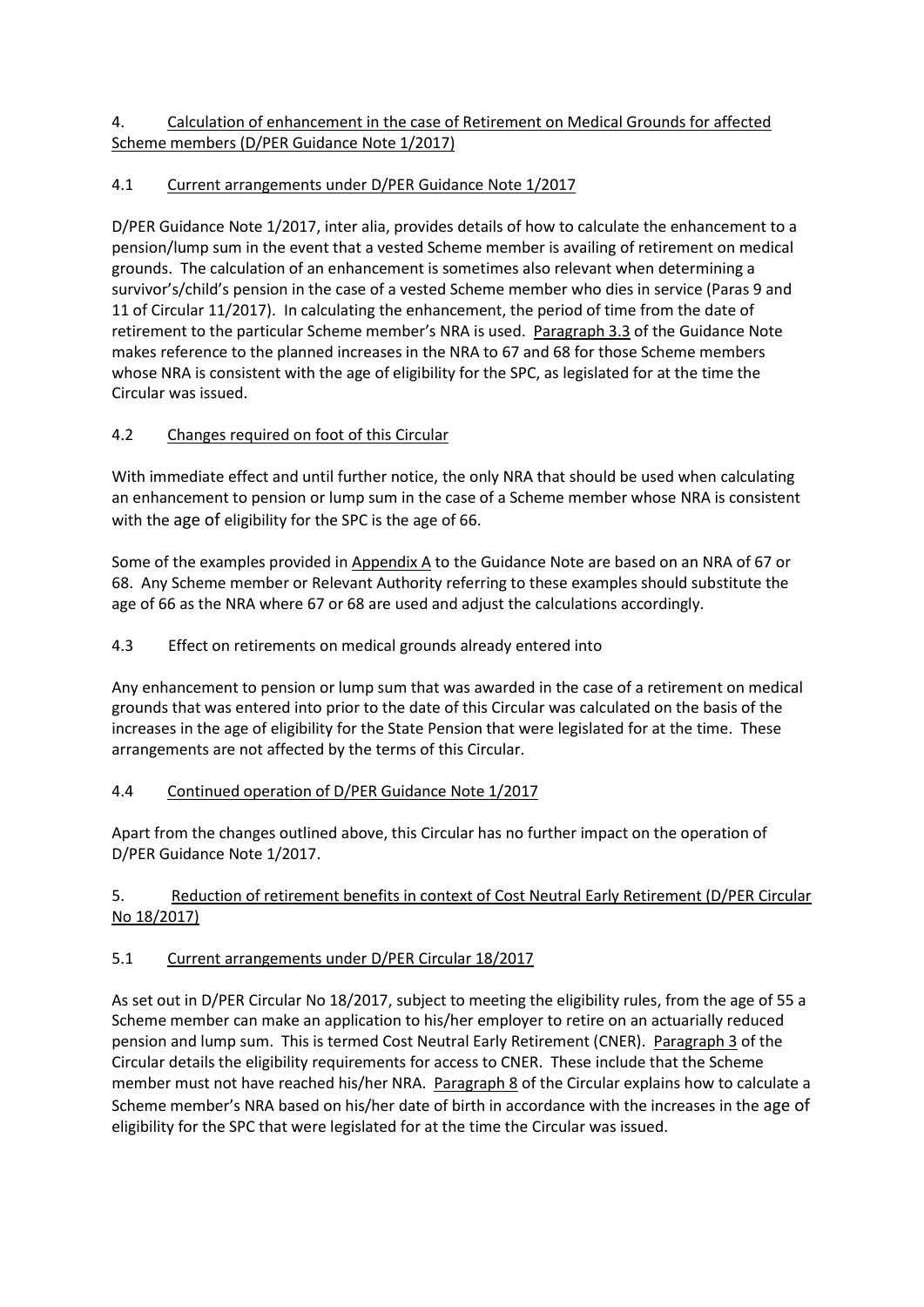## 5.2 Changes required on foot of this Circular

With immediate effect, references to NRA in Paragraphs 3 and 8 of Circular 18/2017 should be read as age 66. This means that all new CNER pensions and lump sums should be calculated on the basis of an NRA of 66. This change will apply until further notice.

Appendix A to Circular No 18/2017 includes the actuarial tables which provide the relevant agerelated percentage reduction factors that are applied to the referable amounts accrued by the relevant Scheme member in order to calculate his/her CNER pension and lump sum. With immediate effect, the table providing for an NRA of 66 should be used for all calculations of pension and lump sum under CNER until further notice.

Some of the examples provided in Appendix B to the Circular are based on an NRA of 67 or 68. Any Scheme member or Relevant Authority referring to these examples should substitute the age of 66 as the NRA where 67 or 68 are used and adjust the calculations accordingly.

# 5.3 Effect on CNER retirements already entered into

Any CNER pension or lump sum that was awarded in the case of a cost neutral early retirement that was entered into prior to the date of this Circular was calculated on the basis of the increases in the age of eligibility for the State Pension that were legislated for at the time. These arrangements are not affected by the terms of this Circular.

## 5.4 Continued operation of D/PER Circular No 18/2017

Apart from the details outlined above, this Circular has no further impact on the operation of D/PER Circular No 18/2017.

## 6. Purchase/Transfer of Referable Amounts (D/PER Circular 15/2019)

## 6.1 Current arrangements under Circular 15/2019

D/PER Circular 15/2019 sets out the arrangements for the purchase and transfer of retirement benefits in the Single Scheme for the majority of Scheme members. NRA is a feature of those arrangements:

- Paragraph 3 explains how NRA is used in determining eligibility for purchase/transfer;
- Paragraphs 7 and 8 explain how NRA is used to calculate the limits on amounts that are available to a Scheme member for purchase/transfer;
- Paragraph 9 (and the tables appended to the Circular) deal with the cost of purchase/transfer based on a Scheme member's age and NRA.
- For Scheme members whose NRA is consistent with the age of eligibility for the SPC, Paragraph 9 also explains how to calculate a Scheme member's NRA based on his/her date of birth in accordance with the increases in the age of eligibility for the SPC that were legislated for at the time the Circular was issued.

## 6.2 Changes required on foot of this Circular

With immediate effect, in all cases where a Scheme member whose NRA is consistent with the age of eligibility for the SPC, is applying to purchase/transfer under Circular 15/2019, an NRA of 66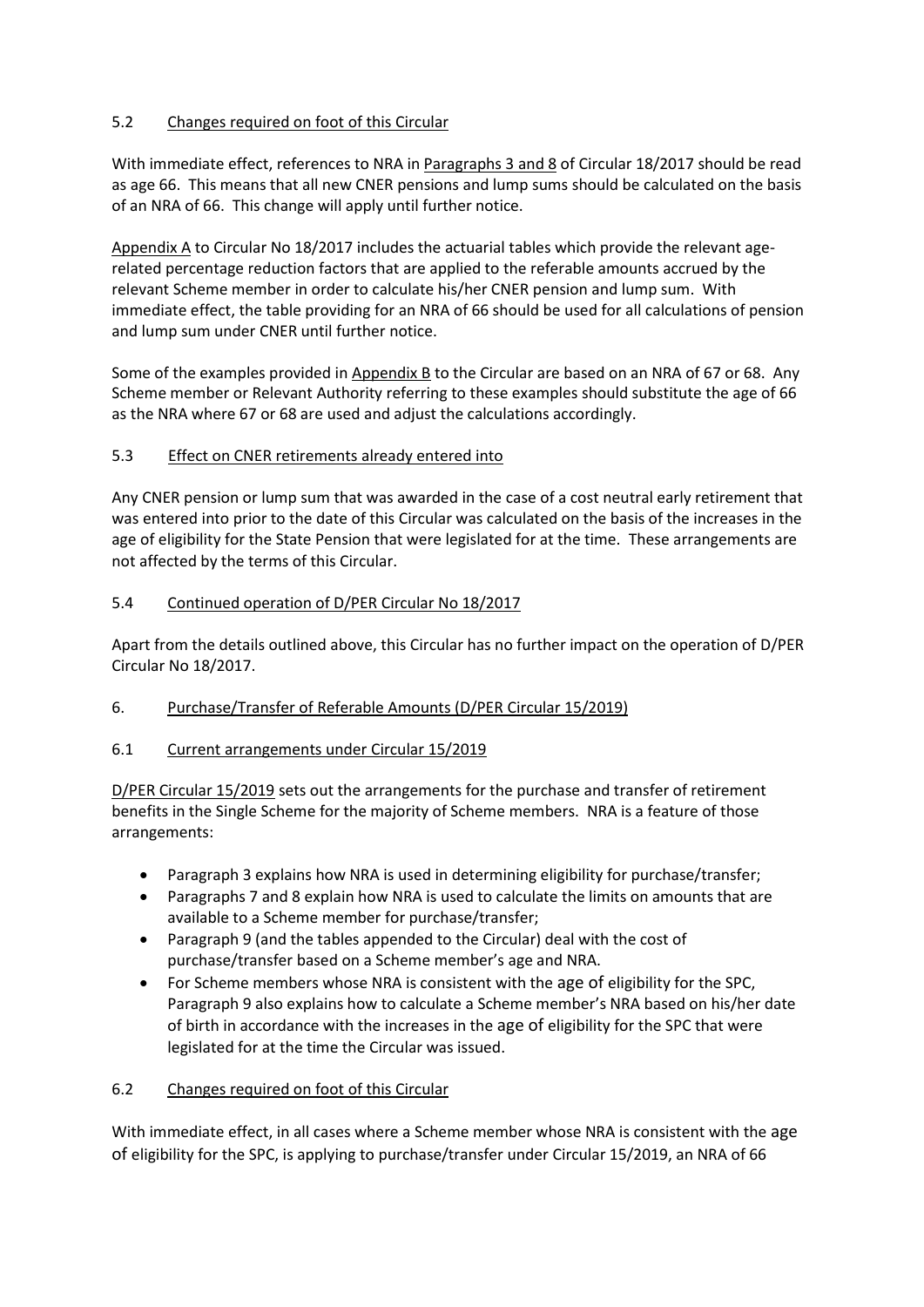should be used. This change, which applies for the purposes of determining eligibility, establishing limits and calculating costs is effective until further notice.

Tables 1 – 6, appended to Circular No 15/2019, detail the cost of purchasing pension and lump sum for Scheme members whose NRA is consistent with the age of eligibility for the SPC. On foot of this Circular, Tables 1 – 4, which detail costs for Scheme members with an NRA of 67 or 68 should no longer be used. With immediate effect, only Tables 1 and 2 should be used for all Scheme members whose NRA is consistent with the age of eligibility for the SPC. This change will apply until further notice.

Some of the examples provided at the end of Circular 15/2019 are based on an NRA of 67 or 68. Any Scheme member or Relevant Authority referring to these examples should substitute the age of 66 as the NRA where 67 or 68 are used and adjust the calculations accordingly.

# 6.3 Future Purchases/Transfers

As indicated earlier in this Circular, increases in the age of eligibility for the SPC have been deferred pending consideration by Government of the recommendations of the new Commission on Pensions. Scheme members who are considering purchasing or transferring referable amounts under the terms of Circular 15/2019 in the meantime should note that, although they are purchasing referable amounts to retire at the age of 66, it is possible that by the time they reach that age, their NRA may be higher than 66 and it may not be possible for them to retire and receive their pension benefits immediately at that age. Any Scheme member availing of purchase or transfer with effect from the date of this Circular must sign an undertaking confirming that they have read and understood this condition. The template purchase contract and the template transfer contract which appear in the purchase/transfer toolkits on the Single Scheme website have been updated to reflect this undertaking. As highlighted in Circular 15/2019 in relation to all applications for purchase/transfer, members are advised to seek independent financial advice before entering into a contract for the purchase or transfer of benefits.

## 6.4 Effect on certain purchases/transfers already made

There may be Scheme members whose NRA is consistent with the age of eligibility for the SPC and who, prior to the date of this Circular, have entered into an agreement under Circular 15/2019 to purchase referable amounts on the basis of an NRA of 67 or 68. If, on the basis of the terms of this Circular, such Scheme members now have an NRA of 66 and retire on that basis, they may avail of those purchased referable amounts on retirement without actuarial reduction until further notice.

# 6.5 Effects on Purchase/Transfers by Uniformed Fast Accrual Group

For the avoidance of doubt, the changes to purchase/transfer arrangements which are the subject of this Circular will have no effect on the operation of D/PER Circular 15/2019 insofar as it relates to the uniformed fast accrual grades or of D/PER Circular 6/2020 - Purchase and Transfer of Retirement Benefits under the Single Public Service Pension Scheme for members of the Permanent Defence Force (PDF). The NRA of these Scheme members is not aligned with the age of eligibility for the SPC and remains unchanged.

## 6.6 Continued operation of D/PER Circular No 15/2019

Apart from the details outlined above, this Circular has no further impact on the operation of D/PER Circular No 15/2019.